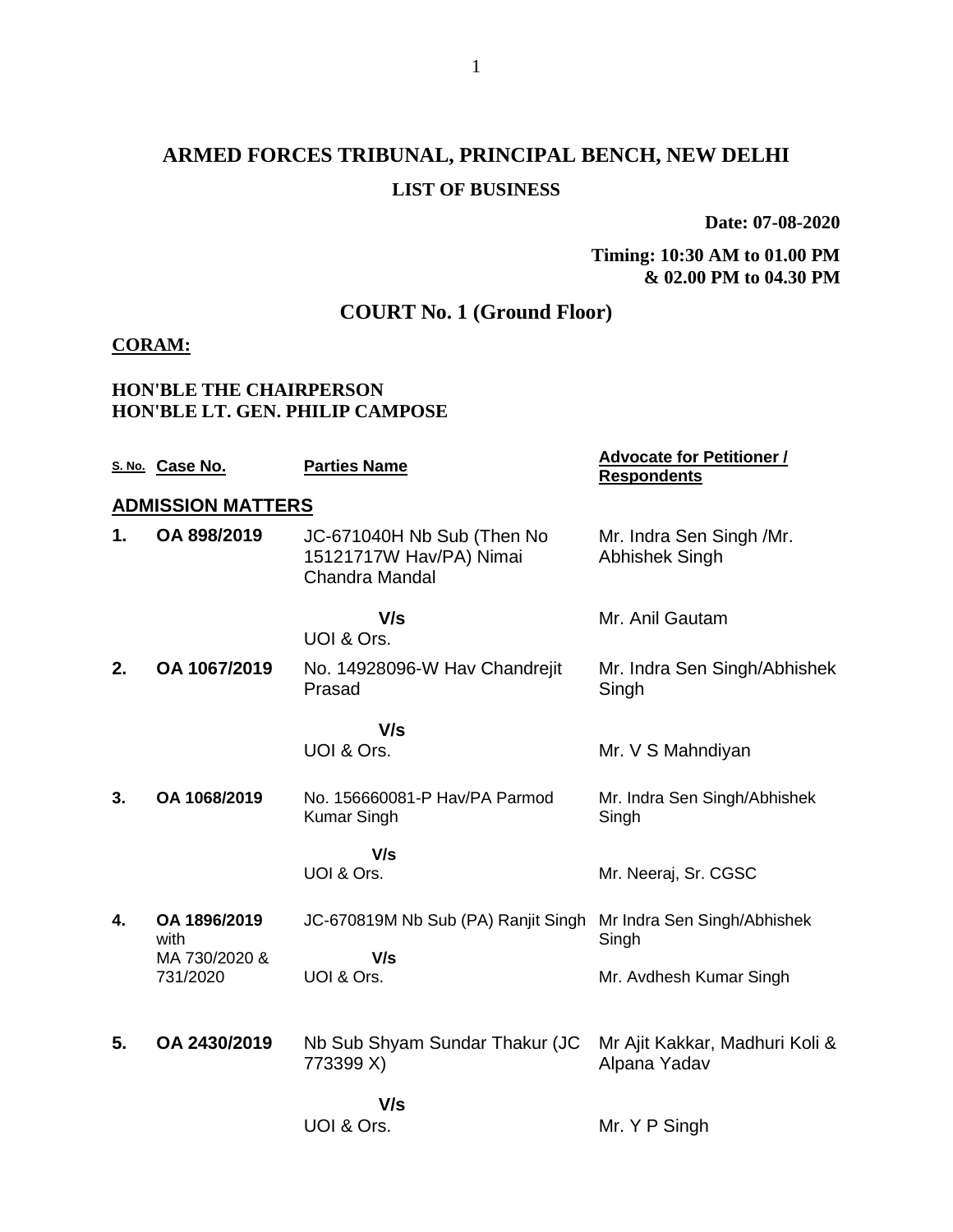| 6.  | OA 2437/2019                        | JC-269195L Sub (AIG) Madan Singh                | Mr. S S Pandey & Associates                |
|-----|-------------------------------------|-------------------------------------------------|--------------------------------------------|
|     |                                     | V/s<br>UOI & Ors.                               | Mr. J S Yadav                              |
| 7.  | OA 726/2020                         | IC 54937Y Col (TS) Ajay Sangwan<br>V/s          | Mr. Indra Sen Singh/ Mr.<br>Abhishek Singh |
|     |                                     | UOI & Ors.                                      | Mr. Harish V Shankar                       |
| 8.  | OA 901/2020                         | Smt Rachna Kumari & Ors.                        | Mr. DS Kauntae                             |
|     |                                     | V/s<br>UOI & Ors.                               | Mr. Syham Narayan                          |
| 9.  | OA 984/2020                         | Subedar Jitendra Kumar Singh (JC<br>670796W)    | Ms Archana Ramesh                          |
|     |                                     | V/s<br>UOI & Ors.                               | Mr. V S Tomar                              |
| 10. | OA 985/2020                         | JC 767771N Sub/Clk (SD) RS<br>Chauhan           | Mr. Indra Sen Singh/Abhishek<br>Singh      |
|     |                                     | V/s<br>UOI & Ors.                               | Mr. J S Rawat                              |
| 11. | OA 989/2020<br>with                 | Nb Sub (TA) Madan Lal                           | Mr Ajit Kakkar and Ms Alpana<br>Yadav      |
|     | MA 1105/2020                        | V/s<br>UOI & Ors.                               | Mr. Arvind Patel                           |
| 12. | OA 990/2020<br>with                 | HAV Ram Kumar Singh 15779023 Y                  | Ms. Archana Ramesh                         |
|     | MA 1106/2020                        | V/s<br>UOI & Ors.                               | Ms. Barkha Babbar                          |
| 13. | OA 991/2020<br>with<br>MA 1107/2020 | Ex Sepoy Powar Vijay Ramchandra<br>(10151189 X) | Ms. Archana Ramesh                         |
|     |                                     | V/s<br>UOI & Ors.                               | Mr. S D Windlesh                           |
| 14. | OA 992/2020<br>with                 | Ex Sub Suman Kumar (JC-834623)                  | Mr. IS Yadav                               |
|     | MA 1111/2020                        | V/s<br>UOI & Ors.                               | None                                       |

2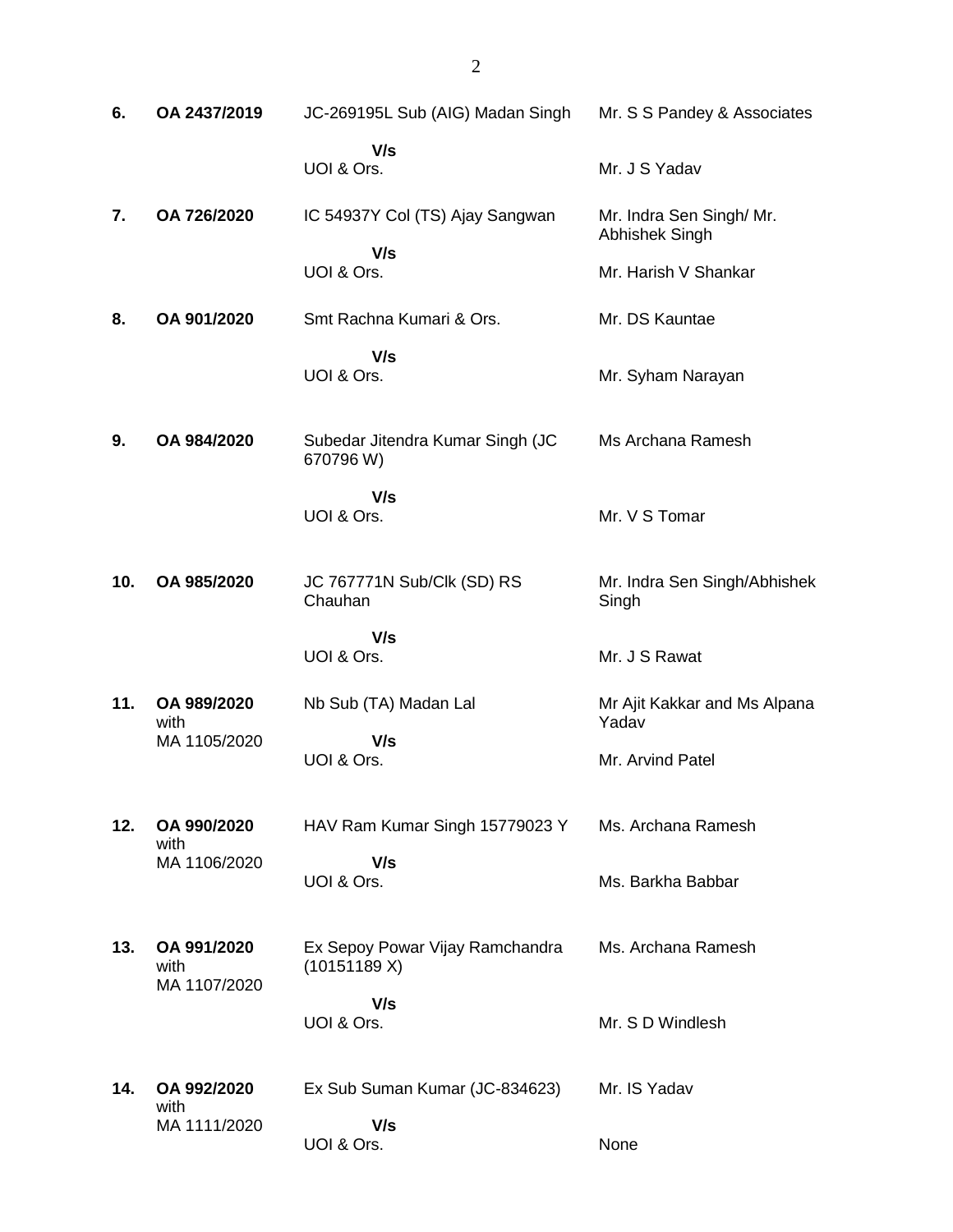- **15. OA 993/2020** with MA 1112/2020 Ex Sgt Parduman Kumar (No 691478- Mr Durgesh Kumar Sharma T)  **V/s** UOI & Ors. None **16. OA 994/2020** IC-51263F Col D K Tyagi, SM  **V/s** UOI & Ors. Mr Indra Sen Singh/Abhishek **Singh** None **17. OA 995/2020** with MA 1117/2020 Lt. Col Rahul Bakshi (IC-55018W)  **V/s** UOI & Ors. Mr Mohan Kumar & **Associates** None **MA (OTHERS) 18. MA 1109/2020** in OA (Appeal) 1922/2018 No. 4576674-M Hav Sham Das D(Through his Wife Raji Nair)  **V/s** UOI & Ors. Mr Anand Kumar Mr. Karan Singh Bhati Sr CGSC
- **19. MA 1110/2020** in OA 1298/2016 Lt Cdr. Ramendra Singh (05344-W)  **V/s** UOI & Anr Mr. Sukhjinder Singh Mr. Prabodh Kumar
- **20. MA 1113/2020** in OA (Appeal) 294/2020 IC-39366N Maj Gen B Chakravarty (Retd.)  **V/s** UOI & Ors. Mr. Anil Srivastava & Associates None
- **21. MA 1116/2020** in OA 2315/2019 No.15466112A Dfr Ravindra Singh  **V/s** UOI & Ors. Mr D.S.Kauntae Mr. Satya Ranjan Swain

### **PLEADINGS NOT COMPLETE**

| 22. | OA 463/2019 | IC-554047L Lt Col Ray Gautam Prasad Mr. Indra Sen Singh/Abhishek | Singh                                            |
|-----|-------------|------------------------------------------------------------------|--------------------------------------------------|
|     |             | V/s                                                              |                                                  |
|     |             | UOI & Ors.                                                       | Mr. Harish V Shankar for R 1-3 &<br>None for R-4 |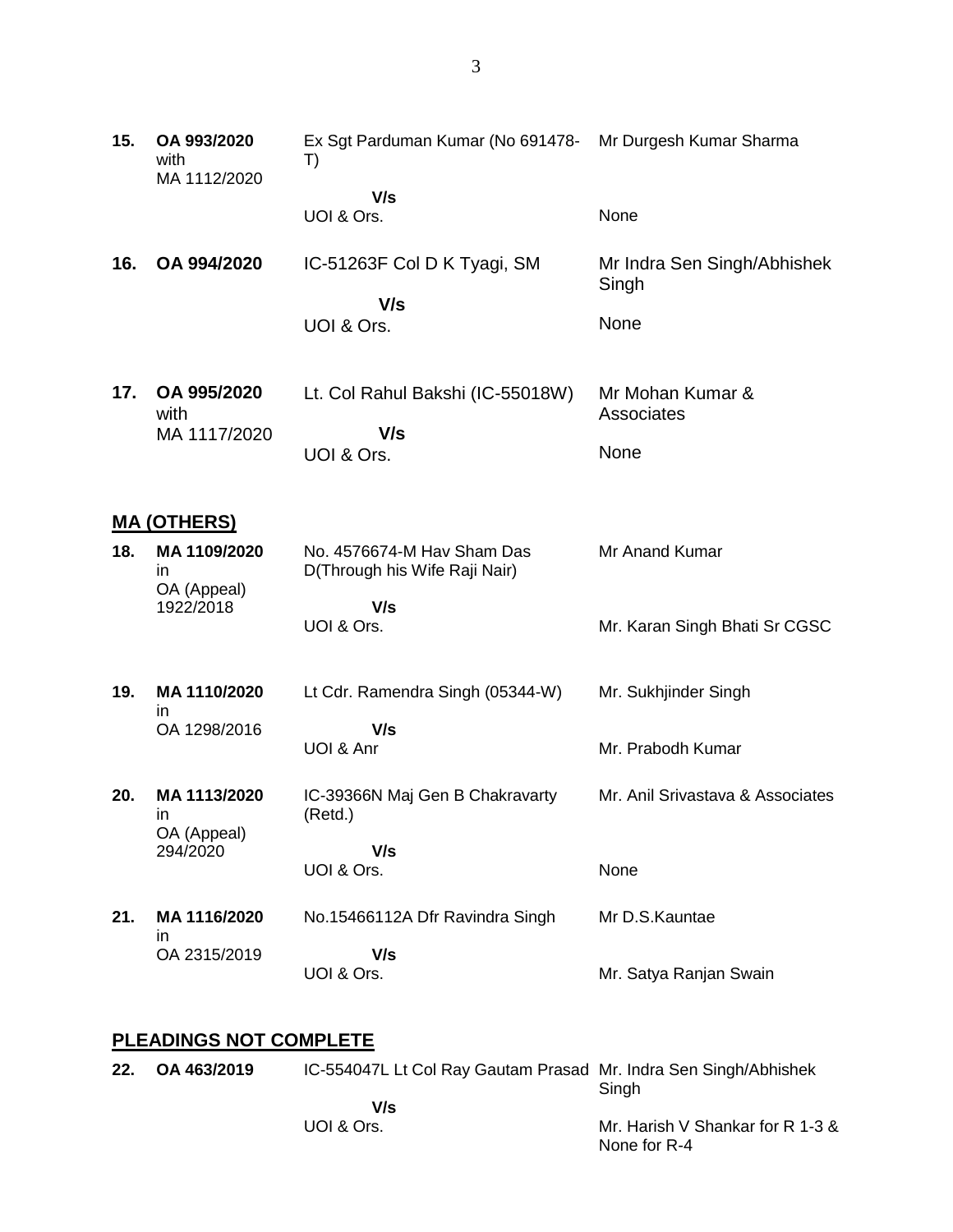| 23. | OA 751/2019                                 | Ex Nk Rajendar Singh (No 2897146 H) Mr Virender Singh Kadian<br>& Ors. |                                                    |
|-----|---------------------------------------------|------------------------------------------------------------------------|----------------------------------------------------|
|     |                                             | V/s<br>UOI & Ors.                                                      | Mr. Y P Singh                                      |
| 24. | OA 1405/2019                                | No. 13747608-M Nk Jivan Singh                                          | Mr. U S Maurya                                     |
|     |                                             | V/s<br>UOI & Ors.                                                      | Ms Suman Chauhan                                   |
| 25. | OA 2307/2019                                | No 1450449A Sep Mohammad<br>Mukhtar Ansari                             | Mr VS Kadian                                       |
|     |                                             | V/s<br>UOI & Ors.                                                      | Mr Neeraj, Sr CGSC                                 |
| 26. | OA 200/2020<br>with                         | L/Nk Arun Panwar (15495923-N)                                          | Mr. Ajit Kakkar & Associates                       |
|     | MA 214/2020                                 | V/s<br>UOI & Ors.                                                      | Mr Ashok Chaitanya for R 1-3 &<br>Mr. Anil for R-4 |
| 27. | OA 206/2020                                 | Ex Sub/DSC Devinder Singh (JC<br>841849L)                              | Mr US Maurya                                       |
|     |                                             | V/s<br>UOI & Ors.                                                      | Mr Shyam Narayan                                   |
| 28. | OA 207/2020                                 | Ex Sep/DSC Jagpal Singh (No<br>13697658 Y)                             | Mr US Maurya                                       |
|     |                                             | V/s<br>UOI & Ors.                                                      | Mr Shyam Narayan                                   |
| 29. | OA 239/2020                                 | Cpl Gajanand Kirodiwal (No 959883 R)                                   | Mr Ajit Kakkar, Madhuri Koli &<br>Alpana Yadav     |
|     |                                             | V/s<br>UOI & Ors.                                                      | Mr. Ashok Chiatanya for R 1-3 &<br>None for R-4    |
| 30. | OA 433/2020                                 | Paramdeep Sharma (NO 15198550X)<br>GNR (DMT)                           | Mr Himanshu Gautam And<br>Lokesh Sharma            |
|     |                                             | V/s<br>UOI & Ors.                                                      | Mr. Satya Ranjan Swain                             |
| 31. | OA 604/2020<br>with                         | Maj Sushil Kumar (NTS 17566 K)                                         | Mr. Ajit Kakkar & Ms. Alpna<br>Yadav               |
|     | MA 1036/2020<br>(OA 48/2020 (RB,<br>Jaipur) | V/s<br>UOI & Ors.                                                      | Dr. Vijendra Singh Mahndiyan                       |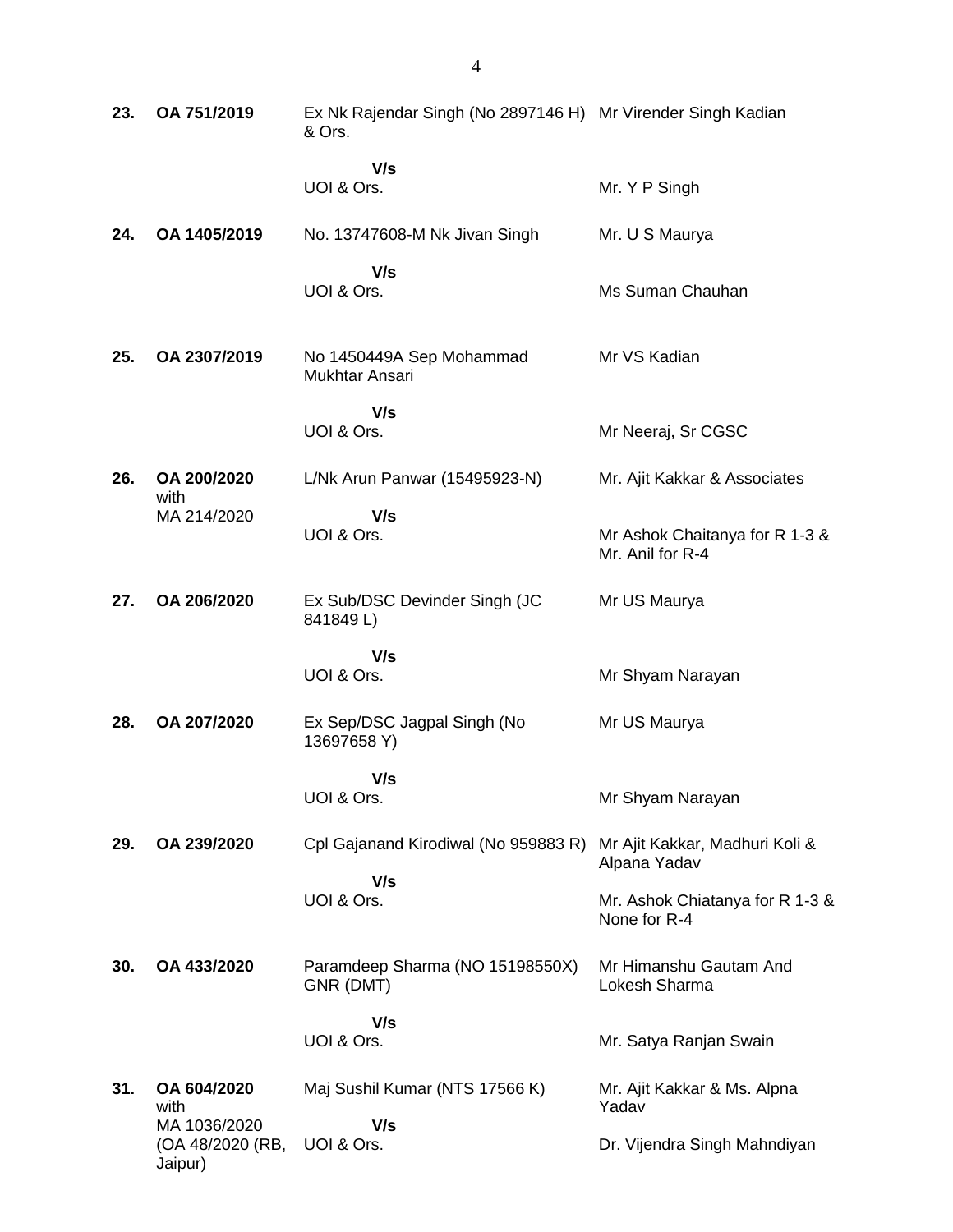| 32. OA 910/2020 | Lt Col (S) P Jayanthimhala (Retd)<br>19206M<br>V/s | Mr AK Trivedi & Associates          |
|-----------------|----------------------------------------------------|-------------------------------------|
|                 | UOI & Ors.                                         | Mr. Karan Singh Bhati, Sr.<br>CGSC. |

## **PLEADINGS COMPLETE**

# **DATES WILL BE GIVEN BY THE TRIBUNAL OFFICER - ORDERS WILL BE UPLOADED ON THE WEBSITE**

| 33. | OA 294/2011 | Major V. Ramamurthy (Retd.) & Ors.                                       | Mr SM Dalal                                        |
|-----|-------------|--------------------------------------------------------------------------|----------------------------------------------------|
|     |             | V/s<br>UOI & Ors.                                                        | Dr Vijendra Mahndiyan for R 1-4,<br>None for R 5-8 |
| 34. | OA 274/2020 | Hony Subedar Major Beer Singh (Retd) Ms Pallavi Awasthi<br>(JC 762390 H) |                                                    |
|     |             | V/s<br>UOI & Ors.                                                        | Mr. Rajeev Kumar                                   |
| 35. | OA 314/2020 | Sep/DSC Parmjit Singh (No 3989614<br>N)                                  | Mr US Maurya                                       |
|     |             | V/s<br>UOI & Ors.                                                        | Dr. Vijendra Singh Mahndiyan                       |

### **HON'BLE THE CHAIRPERSON WILL SIT SINGLY IMMEDIATELY AFTER THE BOARD OF DB IS DISCHARGED**

|               | S. No. Case No.                | <b>Parties Name</b>                     | <b>Advocate for Petitioner /</b><br><b>Respondents</b> |
|---------------|--------------------------------|-----------------------------------------|--------------------------------------------------------|
|               | <b>For Orders</b>              |                                         |                                                        |
| $\mathbf 1$ . | MA 1103/2020<br>in             | Ex CH Mech Sunil Kumar (124273R)        | Mr Ved Prakash                                         |
|               | <b>OA Diary</b>                | V/s                                     |                                                        |
|               | No.2379/2020                   | UOI & Ors.                              | None                                                   |
| 2.            | MA 1104/2020<br>in<br>OA Diary | 15769778-H Ex Nk Shinde Vilas<br>Ramdas | Mr. DS Kauntae                                         |
|               | No.1887/2020                   | V/s                                     |                                                        |
|               |                                | UOI & Ors.                              | None                                                   |
|               |                                |                                         |                                                        |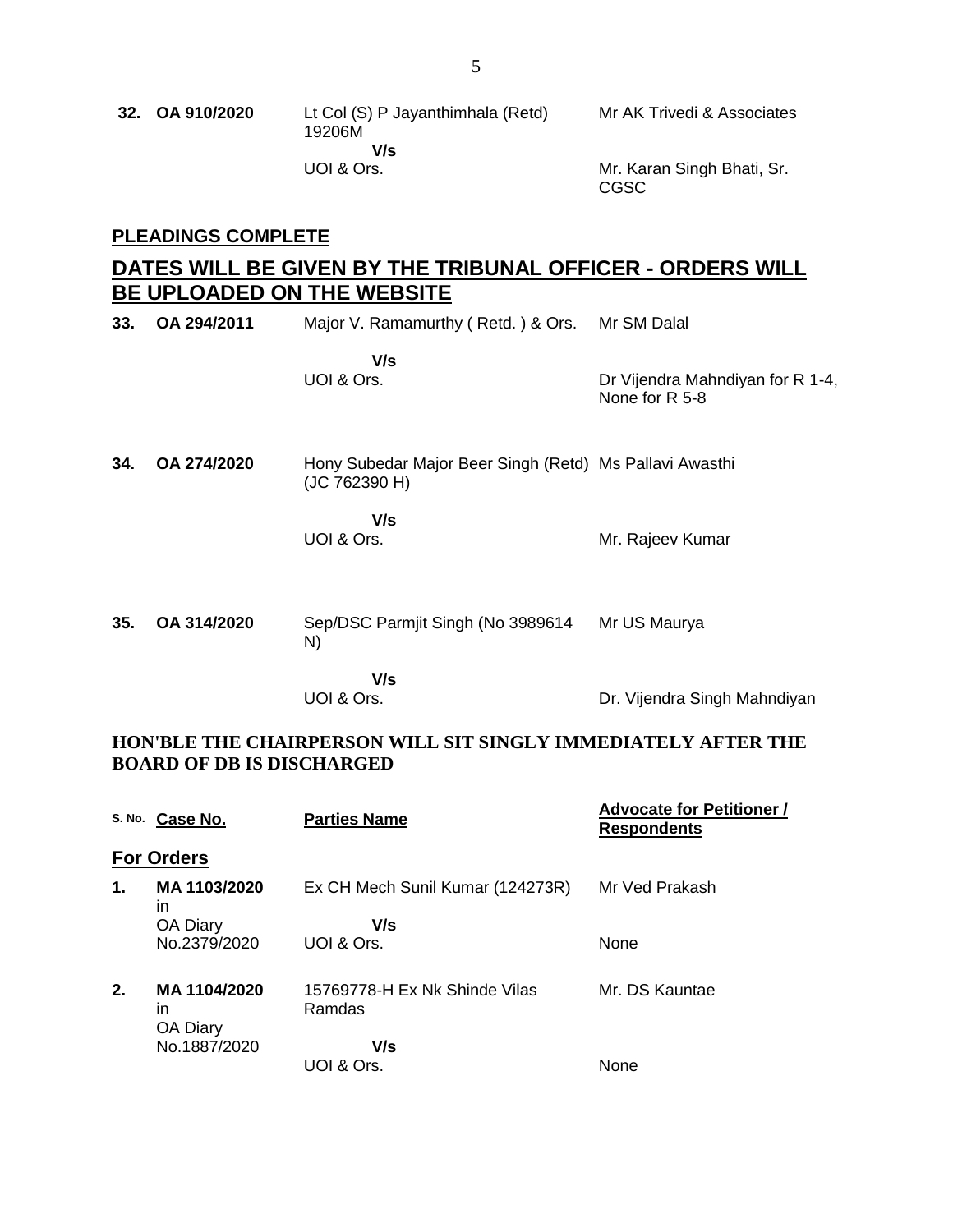# **ARMED FORCES TRIBUNAL, PRINCIPAL BENCH, NEW DELHI LIST OF BUSINESS**

**Date: 07-08-2020**

### **Timing: 10:30 AM to 01.00 PM & 02.00 PM to 04.30 PM**

# **COURT No. 2 (Ground Floor)**

## **THIS BENCH WILL NOT ASSEMBLE TODAY**

### **CORAM:**

## **HON'BLE MS. JUSTICE SUNITA GUPTA HON'BLE AIR MARSHAL B.B.P. SINHA**

|            | S. No. Case No.                           | <b>Parties Name</b>                                     | <b>Advocate for Petitioner /</b><br><b>Respondents</b> |
|------------|-------------------------------------------|---------------------------------------------------------|--------------------------------------------------------|
|            | <b>ADMISSION MATTERS</b>                  |                                                         |                                                        |
| 1.         | OA 1045/2019<br>with<br>MA 1719/2019      | Ex Sigmn Omkar Singh Dhaka (No<br>14255794 W)           | Mr Virender Singh Kadian                               |
|            |                                           | V/s                                                     |                                                        |
|            |                                           | UOI & Ors.                                              | Mr. Rajesh Kumar Das                                   |
| 2.         | OA 2421/2019<br>with                      | IC-41657M Col Satpal Singh (Retd.)                      | Mr. Indra Sen Singh/Abhishek<br>Singh                  |
|            | MA 3302/2019                              | V/s<br>UOI & Ors.                                       | Mr. V Pattabhi Ram                                     |
| 3.         | OA (Appeal)<br>12/2020<br>with            | Ex Signalman (Clerk SD) Yogesh<br>Kumar (No 15703816 N) | Mr Indra Sen Singh & Abhishek<br>Singh                 |
|            | MA 26/2020                                | V/s<br>UOI & Ors.                                       | Mr. Anil Gautam                                        |
|            | <b>MA (OTHERS)</b>                        |                                                         |                                                        |
| 4.         | MA 202/2020 &<br>MA 203/2020              | UOI & Ors                                               | Mr Prabodh Kumar                                       |
|            | in<br>OA 1030/2015                        | V/s<br>Ex Capt DK Budhraja                              | Ms. Archana Ramesh                                     |
| <b>RAs</b> |                                           |                                                         |                                                        |
| 5.         | <b>RA 27/2019</b><br>with<br>MA 1735/2019 | IC-40777Y Maj Gen M S Jaswal<br>V/s                     | Mr. Pankaj Shrivaastava &<br><b>Anand Kumar</b>        |
|            | in OA (Appeal)                            | UOI & Ors.                                              |                                                        |
|            | 1631/2018                                 |                                                         | Mr. Anil Gautam                                        |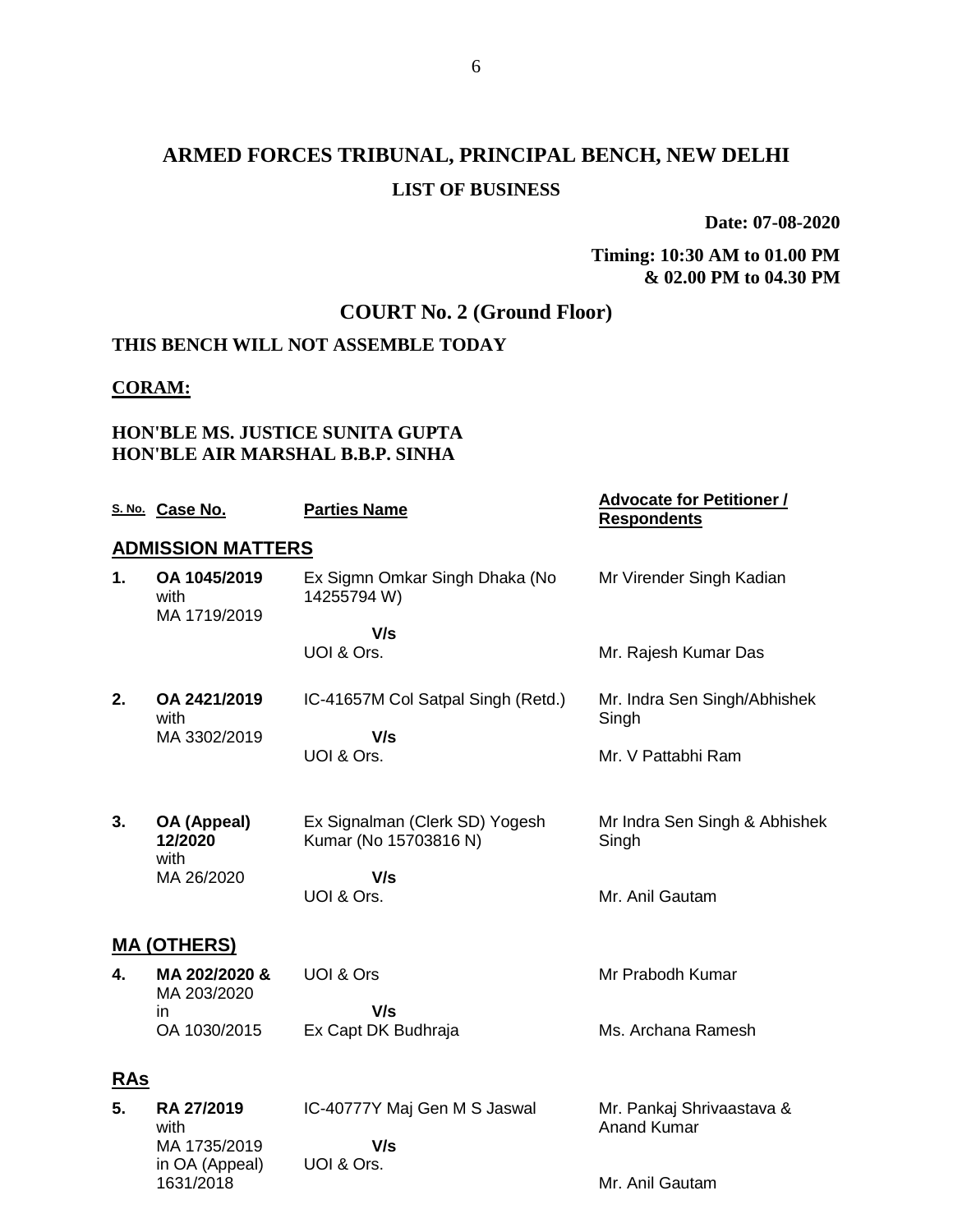| 6.          | RA 28/2019<br>with<br>MA 1736/2019<br>in OA (Appeal)<br>191/2019 | IC-40777Y Maj Gen M S Jaswal<br>V/s<br>UOI & Ors.          | Mr. Pankaj Shrivaastava &<br><b>Anand Kumar</b><br>Mr. Anil Gautam |
|-------------|------------------------------------------------------------------|------------------------------------------------------------|--------------------------------------------------------------------|
| 7.          | RA 30/2019<br>with<br>MA 1766/2019                               | Col Sanjeev Kumar Chhikara (No IC-<br>42875X)              | Mr. Pankaj Shrivastava & Anand<br>Kumar                            |
|             | in<br>OA (Appeal)<br>155/2019                                    | V/s<br>UOI & Ors                                           | Mr. Anil Gautam                                                    |
| 8.          | <b>RA 4/2020 with</b><br>MA 247/2020                             | UOI & Ors                                                  | Mr AK Gautam                                                       |
|             | in<br>Lucknow)                                                   | V/s<br>OA 142/2019 (RB, Wg Cdr Puskal Dwivedi              | Mr. Baljeet Singh                                                  |
| <b>WITH</b> |                                                                  |                                                            |                                                                    |
| 9.          | MA 2918/2019<br>in                                               | UOI & Ors                                                  | Mr AK Gautam                                                       |
|             | OA 142/2019<br>(RB, Lucknow)                                     | V/s<br>Wg Cdr Puskal Dwivedi (No 27024)                    | Mr. Baljeet Singh                                                  |
| 10.         | <b>RA 5/2020 with</b><br>MA 248/2020                             | UOI & Ors                                                  | Mr AK Gautam                                                       |
|             | in<br>Lucknow)                                                   | V/s<br>OA 449/2019 (RB, Sqn Ldr Megha Punia (No 29302N)    | Mr. Baljeet Singh                                                  |
| <b>WITH</b> |                                                                  |                                                            |                                                                    |
| 11.         | MA 2919/2019<br>in                                               | UOI & Ors                                                  | Mr. AK Gautam                                                      |
|             | OA 449/2019<br>(RB, Lucknow)                                     | V/s<br>Sqn Ldr Megha Punia (No 29302N)                     | Mr. Baljeet Singh                                                  |
|             | <b>PLEADINGS NOT COMPLETE</b>                                    |                                                            |                                                                    |
| 12.         | OA 449/2018                                                      | 13877188-F Ex Hony Nb Sub Munna<br>Lal                     | Mr. V S Kadian                                                     |
|             |                                                                  | V/s<br>UOI & Ors.                                          | Mr Arvind Patel                                                    |
| 13.         | OA 583/2018                                                      | Ex Cpl Kiran Paul Kanikaram (763153- Mr. Ajit Kakkar<br>L) |                                                                    |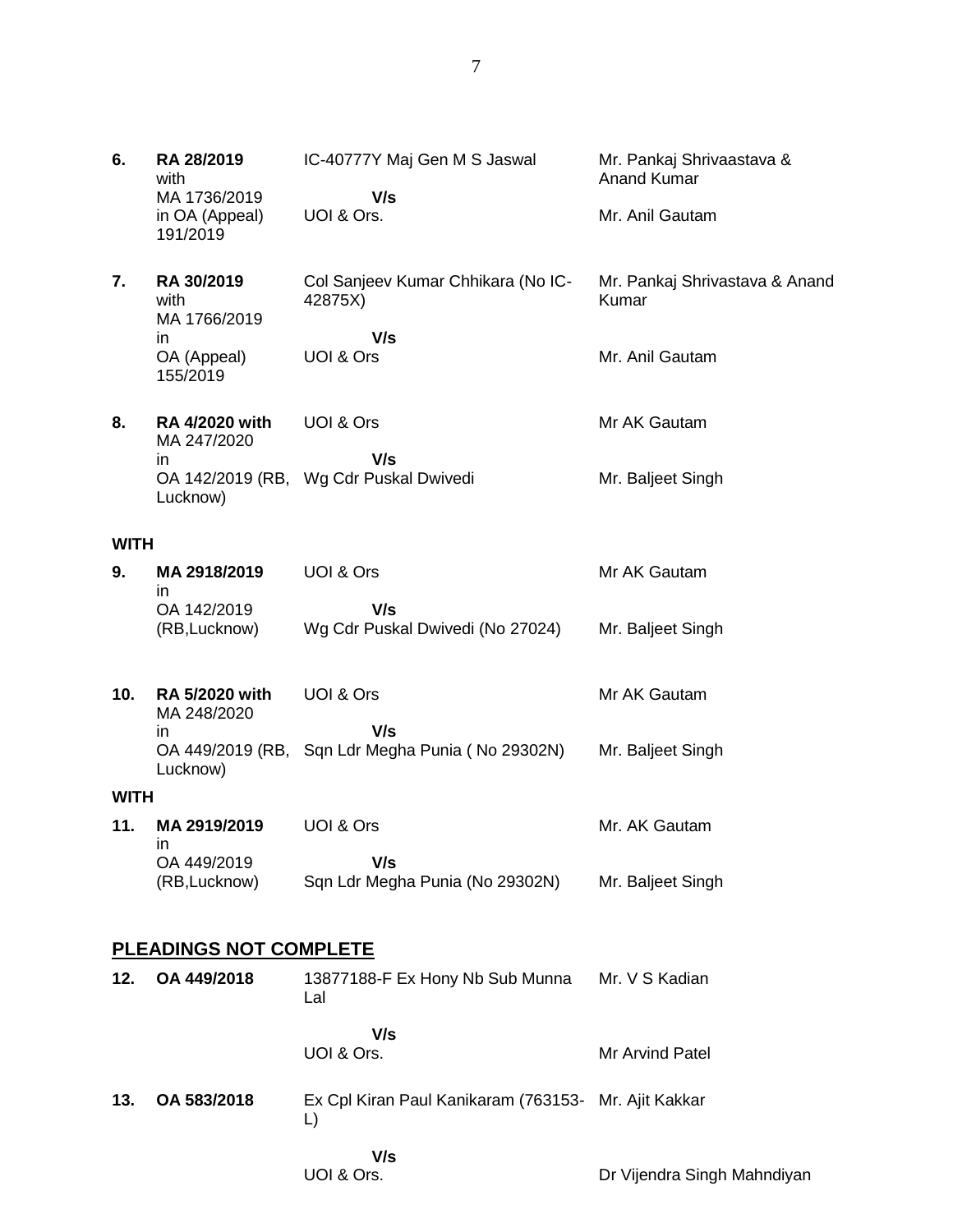| 14.                           | OA 1529/2019 | No 749198 Ex Sgt Haradesh Kumar<br>Sharma                     | Mr. VS Kadian             |  |  |
|-------------------------------|--------------|---------------------------------------------------------------|---------------------------|--|--|
|                               |              | V/s<br>UOI & Ors.                                             | Mr. Ashok Chaitanya       |  |  |
| 15.                           | OA 1803/2019 | No. 15480212-W Ex Dfr Ranjeet Singh Mr. Virender Singh Kadian |                           |  |  |
|                               |              | V/s<br>UOI & Ors.                                             | Mr. S D Windlesh          |  |  |
| 16.                           | OA 1806/2019 | Ex PO AOF Saumyajit Patra (139236-<br>Y)                      | Mr. Ved Prakash           |  |  |
|                               |              | V/s<br>UOI & Ors.                                             | Mr. Arvind Patel          |  |  |
| 17.                           | OA 1808/2019 | Ex Sgt A Dayal Pred (Retd) (No<br>795859-H)                   | Mr Manoj Kr Gupta         |  |  |
|                               |              | V/s<br>UOI & Ors.                                             | Mr. Tarunvir Singh Khehar |  |  |
| <b>PLEADINGS NOT COMPLETE</b> |              |                                                               |                           |  |  |
| 18.                           | OA 579/2019  | L/Nk Ganesh Bahadur Rana (Retd)<br>(No 5334681)               | Mr SS Pandey & Associates |  |  |
|                               |              | V/s<br>UOI & Ors.                                             | Mr. V S Tomar             |  |  |

**19. OA 1343/2019** with MA 664/2020 HFO Govind Kansal (Retd) (No 671156) Mr Baljeet Singh

 **V/s** UOI & Ors.

- **20. OA 1567/2019** with MA 2534/2019 & 677/2020 IC-34480F Col Arun Kumar Sharma (Retd.)  **V/s** UOI & Ors. Mr. S M Dalal & Ajay Yadav Mr. J S Rawat
- **21. OA 1711/2019** No 16014595W Ex Rifleman Vinaya Rana (Retd)  **V/s** Mr. Ashish Chauhan & Mr Kushagra Bansal
	- UOI & Ors. Mr DK Sabat

Mr. J S Rawat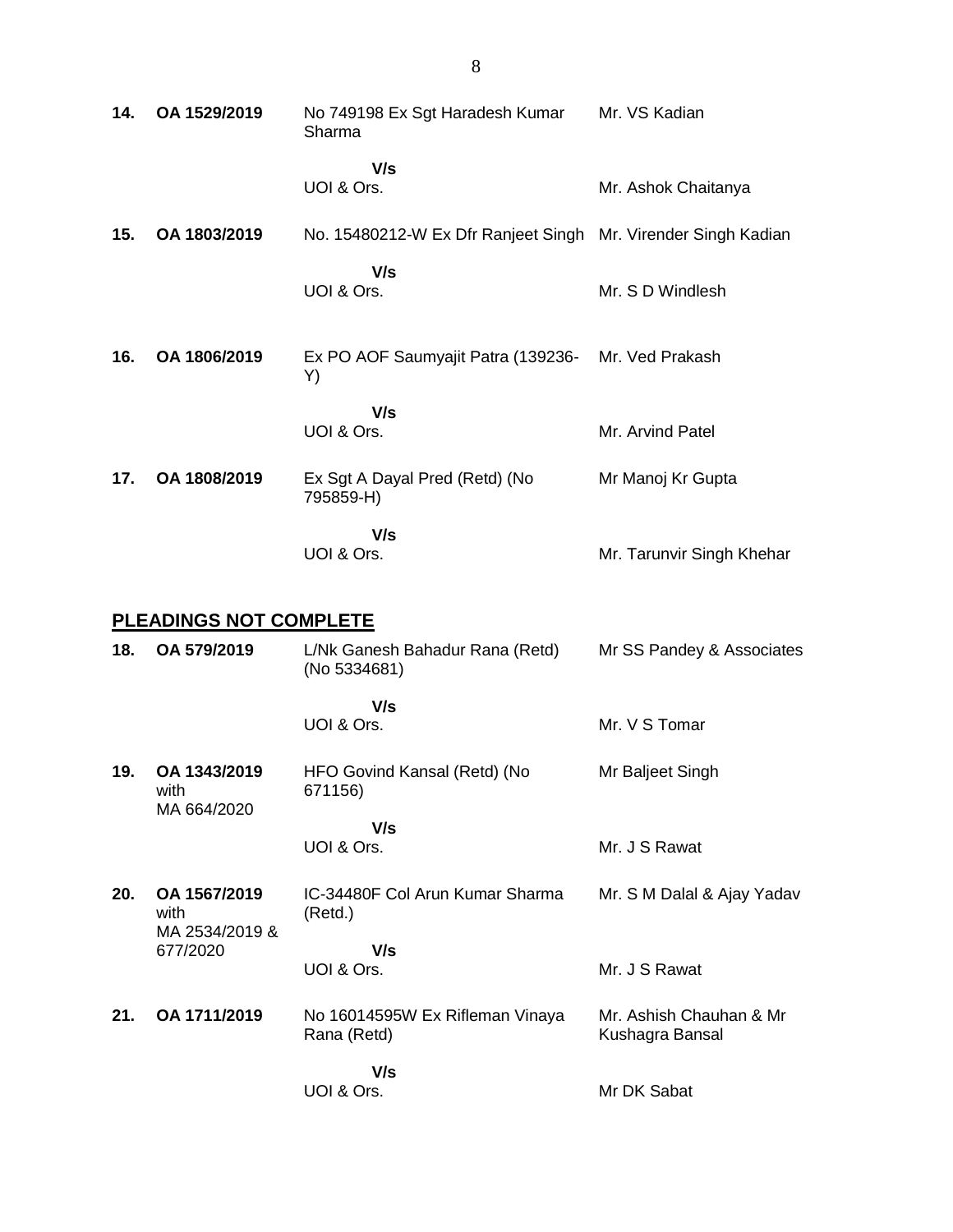# **PLEADINGS COMPLETE**

## **DATES WILL BE GIVEN BY THE TRIBUNAL OFFICER - ORDERS WILL BE UPLOADED ON THE WEBSITE**

| 22. | OA 536/2016                          | Nk Daya Ram                                 | Mr. Indra Sen Singh and Mr.<br>Abhishek Singh                               |
|-----|--------------------------------------|---------------------------------------------|-----------------------------------------------------------------------------|
|     |                                      | V/s<br>UOI & Ors.                           | Mr YP Singh                                                                 |
| 23. | OA 1699/2016<br>with                 | Ex Hony Capt Chandgi Ram                    | Mr. U S Maurya                                                              |
|     | MA 1267/2016                         | V/s<br>UOI & Ors.                           | Dr Vijendra Singh Mahndiyan for<br>R 1-4, & Mr. Khushhal Mohal for<br>$R-5$ |
| 24. | OA 433/2018                          | Ex Rect Dande Dipak Pramod (45877           | Ms. Archana Ramesh                                                          |
|     |                                      | V/s                                         |                                                                             |
|     |                                      | UOI & Ors.                                  | Mr SP Sharma for R 1-4 & Ms.<br>Anjali Vohra for R-5                        |
| 25. | OA (Appeal)<br>945/2018              | No.13678553 Ex L/Nk Murari Lal<br>Sharma    | Mr. Amit Kumar                                                              |
|     |                                      | V/s<br>UOI & Ors.                           | Mr Rajesh Kumar Das                                                         |
| 26. | OA 1225/2018                         | Cdr Pravin Shard Dixit (41119A)             | Mr. Sukhjinder Singh                                                        |
|     | with<br>MA 1151/2018                 | V/s                                         |                                                                             |
|     |                                      | UOI & Ors.                                  | Mr. V S Tomar                                                               |
| 27. | OA 2069/2018<br>with<br>MA 2275/2018 | Ex Sgt Rajeev Kumar Katiyar (No<br>697907K) | Mr Rajesh Nandal                                                            |
|     |                                      | V/s<br>UOI & Ors.                           | Mr. Y P Singh                                                               |
| 28. | OA 293/2019                          | Ex WO Ashok Kumar Mishra (No<br>671649 T)   | Mr BP Vaishnay & Associates                                                 |
|     |                                      | V/s                                         |                                                                             |
|     |                                      | UOI & Ors.                                  | Mr. Arvind Patel                                                            |
| 29. | OA 429/2019<br>with                  | No 791613B Ex Sgt Neeraj Kumar              | Mr. VS Kadian                                                               |
|     | MA 991/2019                          | V/s                                         |                                                                             |
|     |                                      | UOI & Ors.                                  | Mr. Harish V Shankar                                                        |